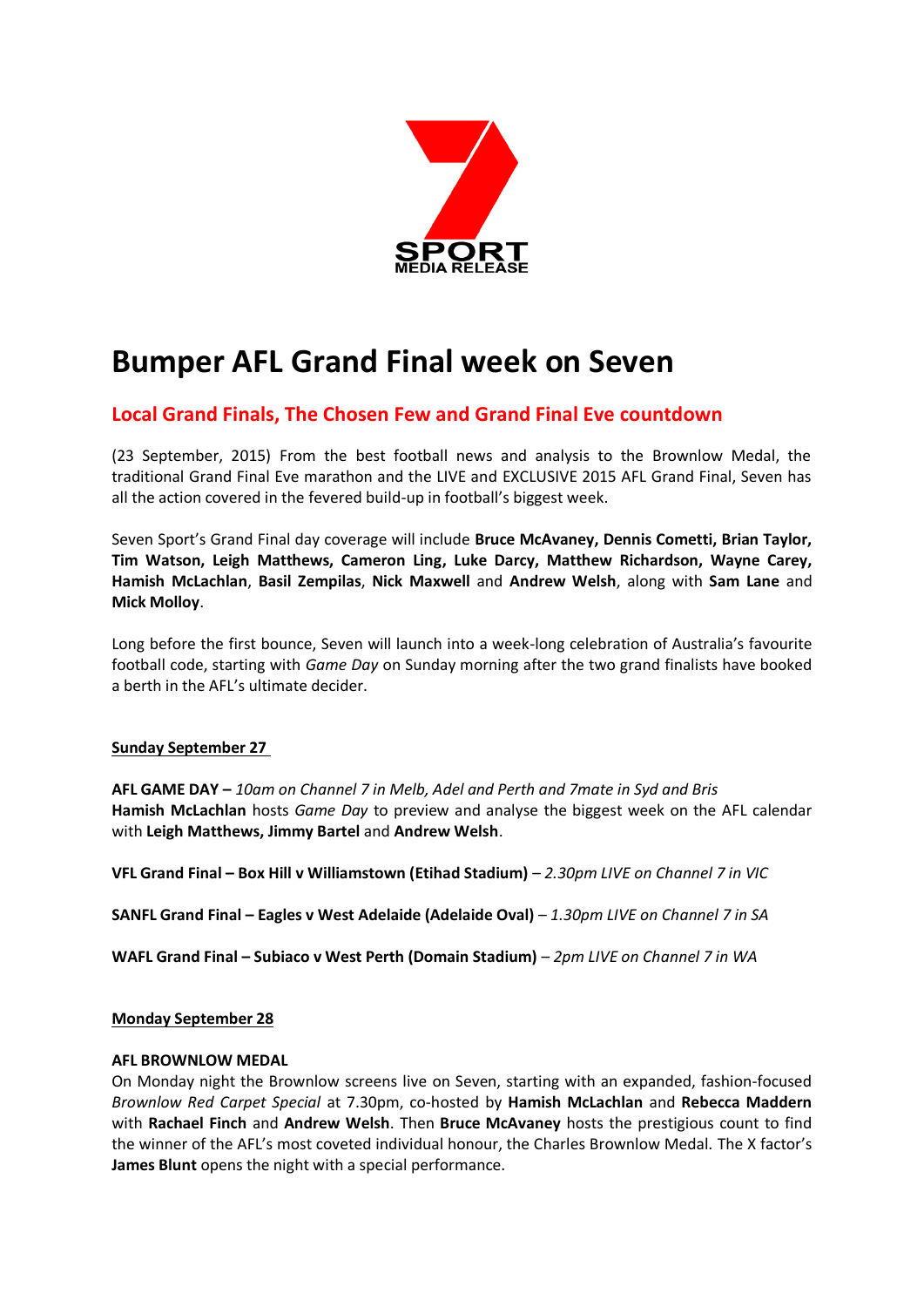| 7.30pm LIVE on Channel 7 |
|--------------------------|
| 7pm LIVE on Channel 7    |
| 5.30pm LIVE on 7mate     |
| 7.30pm LIVE on 7mate     |
| 7.30pm LIVE on 7mate     |
|                          |

#### **TALKING FOOTY**

After the Brownlow, **Luke Darcy** hosts a special episode of *Talking Footy*, alongside three-time Essendon premiership champion **Tim Watson** and dual premiership captain **Wayne Carey,** featuring an interview with the Brownlow winner.

| 11.15pm LIVE on Channel 7 |
|---------------------------|
| 10.45pm LIVE on Channel 7 |
| 9.15pm LIVE on Channel 7  |
| 11.15pm LIVE on 7mate     |
| 11.15pm LIVE on 7mate     |
|                           |

#### **Tuesday September 29**

#### **THE CHOSEN FEW – The Captains**

With behind the scenes access, this documentary takes you inside the hearts and minds of this remarkable group of men, the AFL Captains. Witness the human side of these extraordinary men.

| Melbourne       | 9.45pm on Channel 7        |
|-----------------|----------------------------|
| Adelaide        | 9.45pm on Channel 7        |
| Perth           | 9.45pm on Channel 7        |
| Sydney          | 12.15am Wednesday on 7mate |
| <b>Brisbane</b> | 12.15am Wednesday on 7mate |

#### **Friday October 2**

#### **SUNRISE – LIVE FROM FEDERATION SQUARE –** *6am nationally on Channel 7*

On Friday morning the Sunrise team led by **Sam Armytage** and **David Koch** will be broadcasting live from Federation Square with and all-star line-up of AFL greats.

#### **GRAND FINAL COUNTDOWN** *– 8.30pm on Channel 7 in Melbourne, Adelaide and Perth*

On Grand Final eve Seven brings you a preview of the decider along with some of the biggest names in entertainment including indie rock band British India. Hosted by **Hamish McLachlan** with **Cameron Ling**, **Wayne Carey** and special AFL guests including All-Australian captain **Robert Murphy.**

#### **GRAND FINAL FOOTY MARATHON –** *11.30pm on Channel 7 in Melb and Adel, 10.30pm in Perth*

Re-live some of the greatest Grand Finals ever played with host **Tim Watson** as we count down to this year's AFL premiership decider. Featuring the Grand Finals from 1989 Hawthorn v Geelong, 1966 St Kilda v Collingwood, 2001 Essendon v Brisbane, 1992 West Coast v Geelong, 2010 Collingwood V St Kilda, 1984 Essendon v Hawthorn, 2009 Geelong v St Kilda, 1977 North Melbourne v Collingwood, 2012 Hawthorn v Sydney, 1997 Adelaide v St Kilda, 1980 Richmond v Collingwood and 1993 Carlton v Essendon.